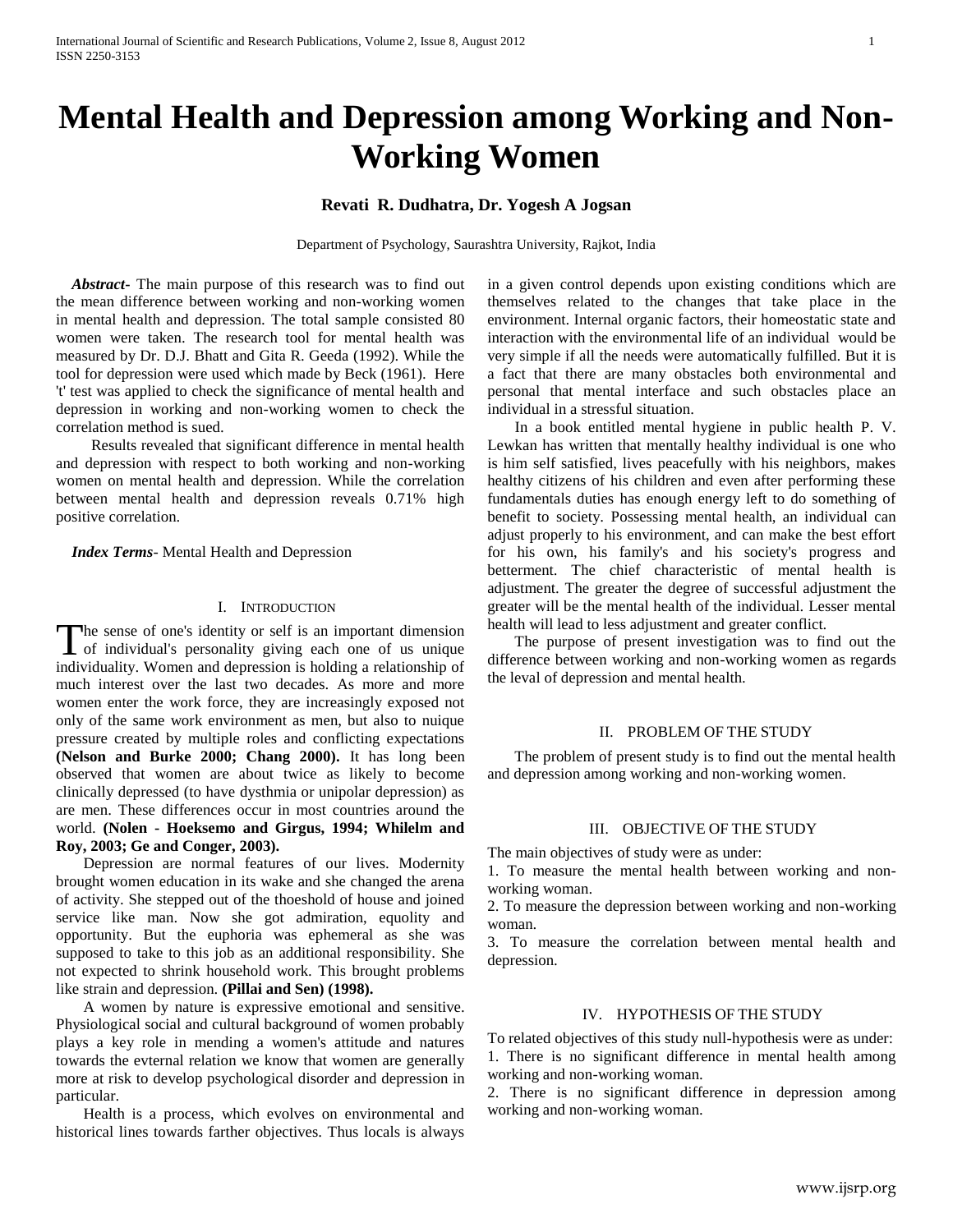3. There is no significant correlation between mental health and depression.

## V. METHOD

#### **Participants**

 According to the purpose of present study 80 working and non-working woman has been selected. There were 40 working and 40 non-working woman were taken as a sample from Rajkot City (Gujarat).

#### **Instruments**

 For this purpose the following test tools were considered with their reliability validity and objectivity mentioned in their respective manuals. In present study two questionnaires used in research.

## **(A) Mental Health Scale :**

 The mental health scale was made by **Dr. D. J. Bhatt and Ms. Geeta R. Geeda.** This scale contains 40 statements pertaining to five domains aim of mental health, these five dimensions include perception of reality, integration of personality, positive self-evaluation, group oriented attitudes and environmental mastery to be rated an 3-point scale. In this scale statements no. 1, 3, 9, 14, 19, 20, 22, 24, 25, 26, 28, 33, 34, 37, 38 are negative and others are positive. Which statements are psotive and for agree, disagree, neutral 3, 2, 1 score is used and which are negative statements for agree, disagree, natural 2, 3, 1 score is used. Reliability of present study is checked by three methods in which 0.81 by logical similarity 0.94 by half-divided method, and test, re-test has 0.87.

#### **(B) Beack Depression Inventory (BDI)**

 The depression scale was made by **Beck ward, Mendesion, Moch and Drbauge (1961).** It is comprised of twenty one items. Although the inventory was designed as a clinical instrument but in practice it is frequently used to dichotomies subjects in to depressed and non-depressed groups. This inventory has testretest reliability coefficient ranging from 0.74 to 0.83 on different time intervals and positively correlated with hamilton depression rating scale with a person r of 0.71. Gujarati adoption by Sardar Patel University in Gujarat (1990). This is 4 point scale. Reliability and velidity of Gujarati adoption was 0.86 and 0.65.

#### VI. RESEARCH DESIGN

 The aim of present research was to study the mental health and depression among working and non-working woman. For these total 80 woman were taken as a sample from Rajkot City (Gujarat) out of 80 woman 40 were working woman and 40 were non-working woman. Here to measure mental health. The mental health scale was used which was made by **Dr. Bhatt and Gida (1992)** and to measure depression, the depression test was used which was made by **Beck (1961).** Here't' test and correlation method was used. The result discussion is as under

#### VII. RESULT AND DISCUSSION

 The main objective of present study was to do comparative study of mental health and depression among working and nonworking women. In it statistical 't' method was used and their correlation was measured. Results discussions of present study is as under :

| Table - 1                                                 |
|-----------------------------------------------------------|
| Showing the Mean, SD and 't' value of Mental Health Among |
| <b>Working and Non-working woman</b>                      |

| Sr.<br>No.    | <b>Variable</b>          | N  | <b>Mean</b> | <b>SD</b> |              |
|---------------|--------------------------|----|-------------|-----------|--------------|
|               | Working<br>Woman         | 40 | 68.80       | 9.26      |              |
| $\mathcal{P}$ | Non-<br>working<br>Woman | 40 | 73.92       | 10.72     | $2.36*$      |
|               |                          |    |             |           | * $P < 0.05$ |

**<sup>\*\*</sup>P < 0.01**

 The result obtained on the basic area of mental health reveals significant difference of working and non-working woman.

 The non-working woman received higher mean score **73.92** as compared to the working woman **68.80.** There has mean difference is **5.12** and the standard deviation score of working woman received **9.26** and the non-working woman received **10.72.** So we can say that non-working woman have a good mental health than the working woman. The 't' value of mental health is **2.36.** There has significant difference between working and non-working woman. It means hypothesis is not accepted.

 It is clearly revealed from Table-1 that there is a significant difference of mental health on working and non-working woman. In simple terms it can be concluded that mental health of working woman is lesser than non-working woman. Evidences of research findings given by **Jogsan (2011)** conducted study on 200 male and female. Results indicate the females have better mental health to compared males. Therefore, we can say that present finders are supported by **Jogsan (2011).** It is supported by **Rai and Yadav (1992).** 

**Table - 2 Showing the Mean, SD and t-value of Depression Among Working and Non-working Woman**

| Working<br>19.30<br>3.63<br>40<br>Woman<br>$\overline{2}$<br>$5.00**$<br>Non-<br>working<br>16.65<br>2.86<br>40<br>Woman | Sr.<br>No. | <b>Variable</b> | N | <b>Mean</b> | <b>SD</b> |  |
|--------------------------------------------------------------------------------------------------------------------------|------------|-----------------|---|-------------|-----------|--|
|                                                                                                                          |            |                 |   |             |           |  |
|                                                                                                                          |            |                 |   |             |           |  |

**<sup>\*\*</sup>P < 0.01**

 The result obtained on the basic area of depression reveals significant difference of working and non-working woman.

 The working woman received higher mean score **19.30** as compared to the non-working woman **16.65.** There has mean